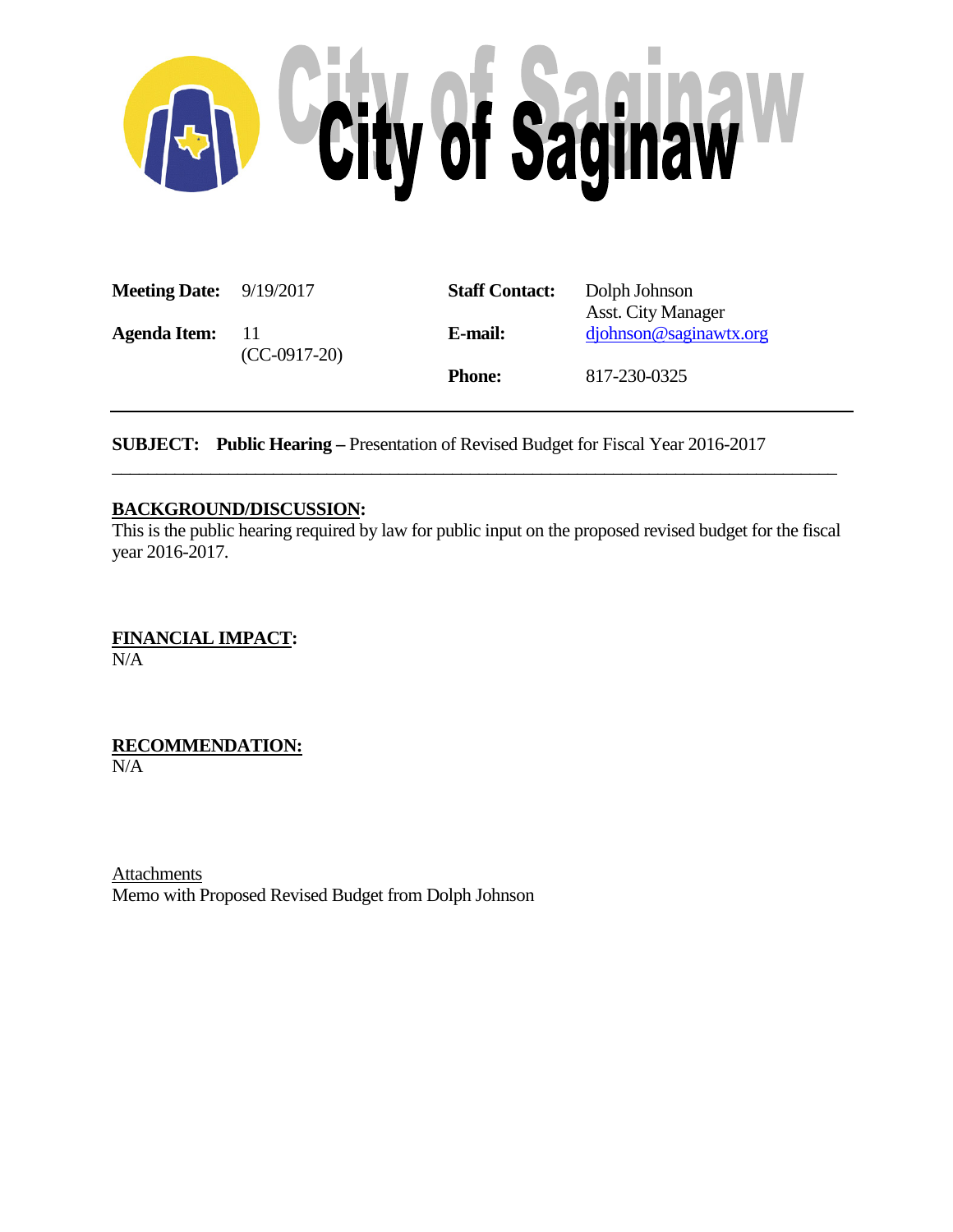# **MEMORANDUM**

**DATE:** September 14, 2017

**TO:** Dan O'Leary, Interim City Manager

**FROM:** Dolph Johnson, Assistant City Manager / Finance Director

**RE:** 2016-2017 Revenues/Expenditures

We have updated our projections for revenues and expenditures for the fiscal year-end. Attached is a spreadsheet showing the proposed changes to the 2016-2017 budget.

**General Fund –** We have increased the revenues for Municipal Court fines and fees by \$50,000 dollars due to the traffic unit being re-staffed. Sales tax has been increased by \$300,000 due to the improved economy and construction activity. Several of our larger sales tax payers serve the building industry (metal, lumber, drywall, and construction equipment rental.) Building permit revenues have been increased by \$300,000 due the increase in residential and commercial construction. There are also revenue increases for construction inspection fees, grants received, and interest on investments. Increases in expenditures include the cost of an additional election this year, increased expenditures for building maintenance and repairs related to flooding at Fire Station 1, bed bug treatment at both fire stations, and AC replacements at the senior center, Fire Station 1 and AC repairs at the police department. Overtime costs have been increased for the fire department, police department, parks, and inspection departments due to staff turnover and shortages due to medical leave. We have also increased the Legal and Special Services account for the Interim City Manager services and the City Manager search consultant. Some of these increased expenses are offset by the reduction in expenditures for gasoline by \$100,000 as fuel prices have remained low. Overall we were able to eliminate the need for use of fund balance by \$434,800.

**Enterprise Fund –** Water and sewer tap fees are up due to new construction. The wastewater surcharge revenues are also up this year with increased activity by our local industries. We have increased the water meters and supplies account, again due to the increase in building permits. We are adjusting the amounts in the enterprise capital accounts for water and sewer line projects to account for construction that overlaps the fiscal year. We will be reducing the use of fund balance by \$281,450.

**Capital Projects Fund –** Changes were made in this fund to reflect the current construction and design schedule for Bailey Boswell Road.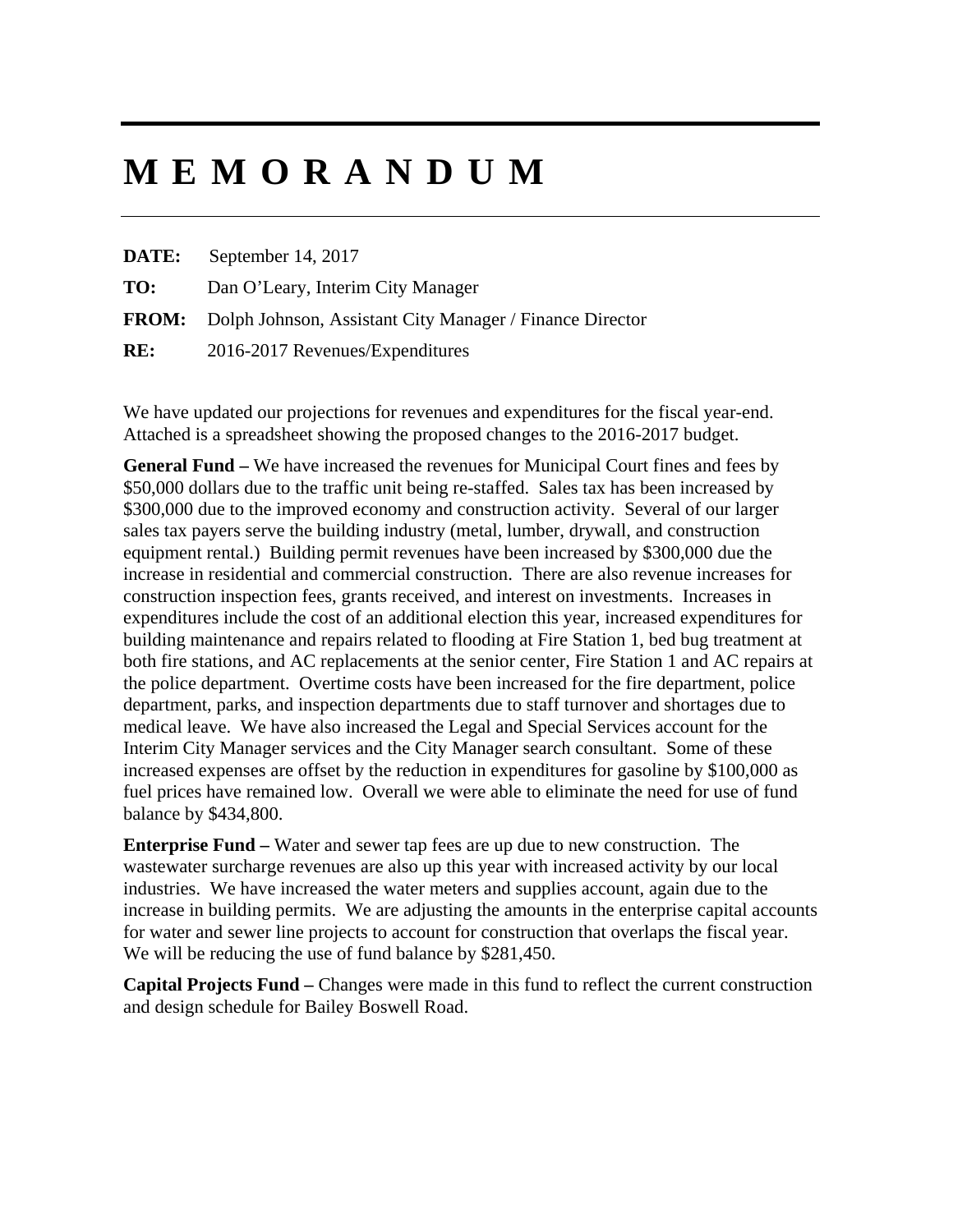**Crime Control and Prevention District –** Adjustments have been made to the sales tax revenues and expenditures for the City's portion of the police department's body camera grant.

**Donations Fund** – Revenues and expenses were updated to show grants received by the library.

**General Escrow Fund –** Accounts have been adjusted to reflect the insurance claim revenues and expenses

**Enterprise Escrow Fund** – Revenues have been increased for water and sewer impact fees due to new construction and adjustments have been made for transfers related to water and sewer construction schedules.

 *I recommend the Council approve the changes shown on the attached spreadsheet.*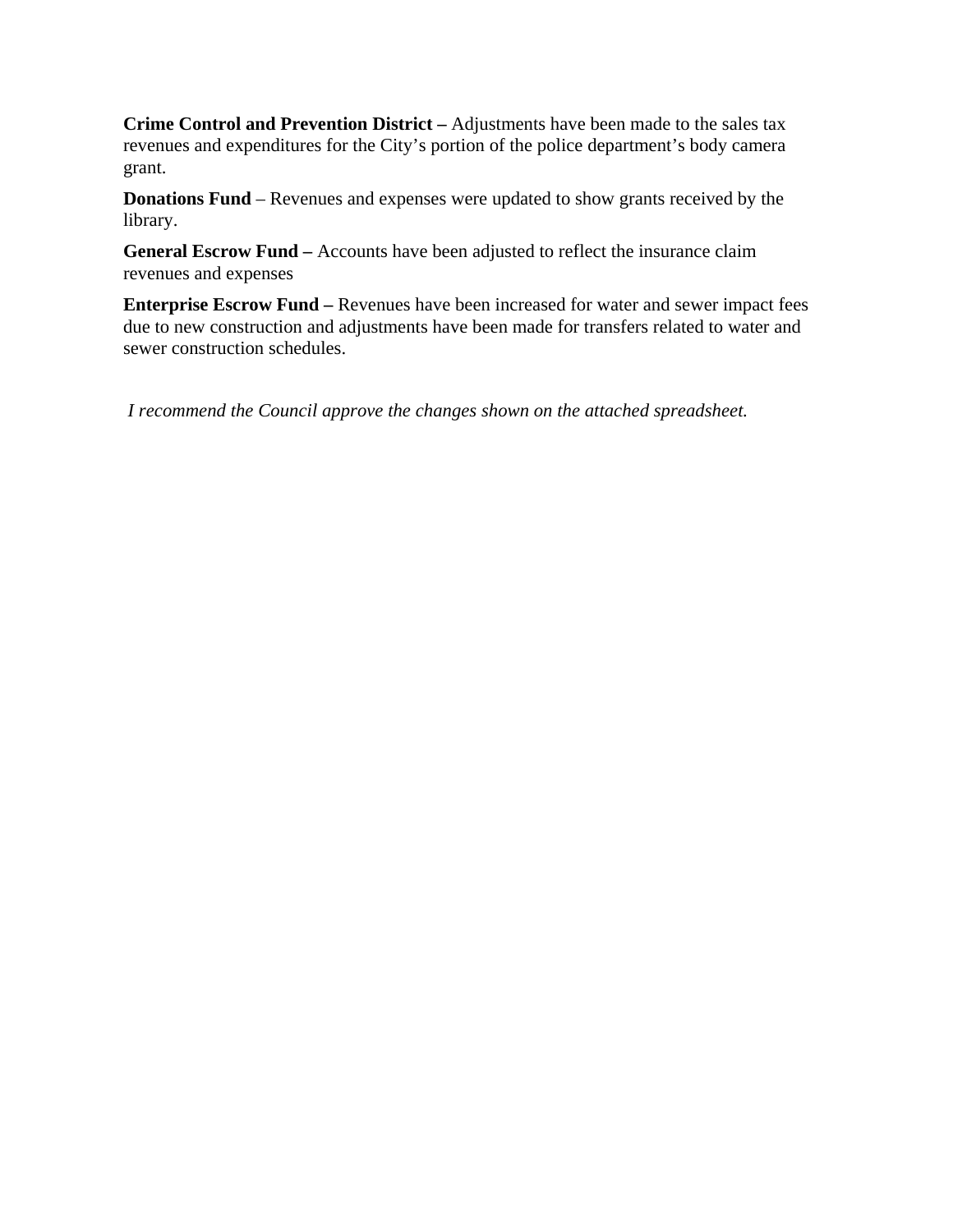### **YEAR END BUDGET ADJUSTMENTS FY 2016‐2017**

| <b>ACCOUNT DESCRIPTION</b>          | <b>ACCT NUMBER</b> |    | <b>REVENUES</b> | <b>EXPENSES</b> |              | <b>COMMENTS</b>                                                                |  |  |  |
|-------------------------------------|--------------------|----|-----------------|-----------------|--------------|--------------------------------------------------------------------------------|--|--|--|
| <b>General Fund</b>                 |                    |    |                 |                 |              |                                                                                |  |  |  |
| Municipal Court Fines and Fees      | 01-3400-00         | Ś  | 50,000.00       |                 |              | Projected year end                                                             |  |  |  |
| Animal License and Fees             | 01-3516-00         |    | (16,000.00)     |                 |              |                                                                                |  |  |  |
| <b>State Sales Tax</b>              | 01-3680-00         |    | 300,000.00      |                 |              |                                                                                |  |  |  |
| Franchise Fees Cable TV             | 01-3683-00         |    | (60,000.00)     |                 |              |                                                                                |  |  |  |
| <b>Building Permits</b>             | 01-3703-00         |    | 300,000.00      |                 |              |                                                                                |  |  |  |
| <b>Construction Inspection Fees</b> | 01-3705-00         |    | 12,800.00       |                 |              | Fuel City and Charter School offsite utilities                                 |  |  |  |
| Grants                              | 01-3800-00         |    | 21,895.00       |                 |              | TC 911 Radio Grant FD - \$20,215 and Library Grant - \$1,680 for laptops       |  |  |  |
| Interest on Investments             | 01-3950-00         | Ś  | 40,000.00       |                 |              | Increased interest rates                                                       |  |  |  |
| <b>Election Expenses</b>            | 01-5000-02         |    |                 | \$              | 12,000.00    | Additional election                                                            |  |  |  |
| <b>Engineering Fees</b>             | 01-6200-02         |    |                 |                 | 20,000.00    | FS #1 Flooding Study \$15,000, General Services \$5,000                        |  |  |  |
| Legal and Special Services          | 01-6650-02         |    |                 |                 | 81,000.00    | Interim City Manager services, City Manager search                             |  |  |  |
| Overtime Fire Department            | 01-4015-04         |    |                 |                 | 43,000.00    | Turnover, medical leave for five employees                                     |  |  |  |
| Capital Outlay Fire Department      | 01-7000-04         |    |                 | \$              | 20,215.00    | Tarrant County 911 Radio Equipment Grant                                       |  |  |  |
| Ovetime Police Department           | 01-4015-05         |    |                 | \$              | 25,000.00    | Staff shortages, Old Decatur Road traffic control                              |  |  |  |
| Bldg. Maint. / Repairs              | 01-4900-06         |    |                 | Ś               | 65,000.00    | Flooding Fire Station 1, bed bug treatment both fire stations                  |  |  |  |
|                                     |                    |    |                 |                 |              | AC replacement for Senior Center and Fire Station 1, AC repairs PD             |  |  |  |
|                                     |                    |    |                 |                 |              | New AED for senior center, 3 AED replacements at rec, library and public works |  |  |  |
| Capital Outlay Public Services      | 01-7000-06         |    |                 | \$              | 33,000.00    | City portion of Basswood/High Country Trail - Basswood Crossing                |  |  |  |
|                                     |                    |    |                 |                 |              | Phase 1 developer agreement                                                    |  |  |  |
| <b>Overtime Parks</b>               | 01-4015-07         |    |                 | \$              | 6,000.00     | Special events/weekend callouts                                                |  |  |  |
| Data Processing - Library           | 01-4300-09         |    |                 | \$              | 1,680.00     | Laptop grant                                                                   |  |  |  |
| Ovetime - Inspections/Code          | 01-4015-10         |    |                 | \$              | 7,000.00     | Staff shortages, medical leave                                                 |  |  |  |
| Gasoline                            | 01-4850-12         |    |                 |                 | (100,000.00) | Lower fuel costs                                                               |  |  |  |
| <b>USE OF FUND BALANCE</b>          |                    | S. | (434,800.00)    |                 |              |                                                                                |  |  |  |
| <b>GENERAL FUND TOTALS</b>          |                    | \$ | 213,895.00      | S.              | 213,895.00   |                                                                                |  |  |  |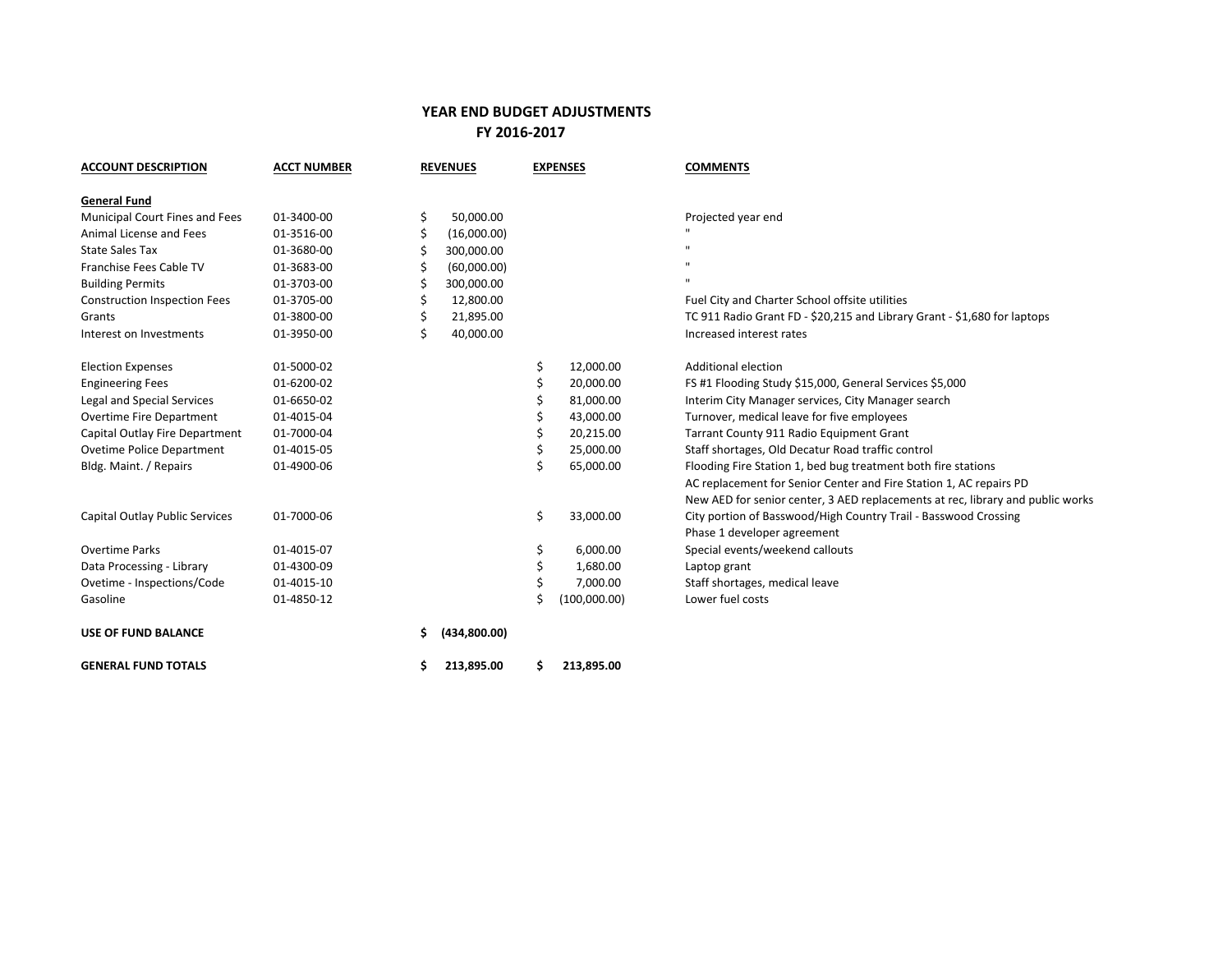#### **Enterprise Fund**

| Water Tap Fees<br>Wastewater Tap Fees    | 05-3646-00<br>05-3648-00 | \$<br>\$ | 50,000.00<br>5,000.00 |     |               | Projected Year End                              |
|------------------------------------------|--------------------------|----------|-----------------------|-----|---------------|-------------------------------------------------|
| Wastewater Surcharge                     | 05-3650-00               | Ś        | 200,000.00            |     |               |                                                 |
| Interest Income                          | 05-3950-00               | Ś        | 20,000.00             |     |               | Increased interest rates                        |
| Transfer from W/WW Escrow Fund           | 05-9125-00               | Ś        | (38,500.00)           |     |               | Projected Year End                              |
| <b>Water Meters and Supplies</b>         | 05-4975-50               |          |                       | \$  | 40,000.00     | New construction                                |
| <b>Engineering Fees</b>                  | 05-6200-50               |          |                       | \$  | 17,000.00     | Park Center Elevated tank inspection/evaluation |
|                                          |                          |          |                       |     |               |                                                 |
| S. Hampshire 16" Water Line              | 05-7003-55               |          |                       | \$  | (22,000.00)   | Projected year end                              |
| Jarvis Road Sewer upgrade                | 05-7015-55               |          |                       | Ś   | 6,050.00      |                                                 |
| Sag. Blvd. 12" Water Line                | 05-7018-55               |          |                       |     | (8,000.00)    | Projected year end                              |
| Watson/Lawson 8" Water Line              | 05-7014-55               |          |                       | \$  | 108,000.00    |                                                 |
| FM 156 12" Water Line                    | 05-7016-55               |          |                       |     | 10,000.00     |                                                 |
| Blue Ridge Trail 8" Sewer Line           | 05-7019-55               |          |                       | Ś   | (196,000.00)  | Construction delayed until 2017-2018            |
| <b>USE OF FUND BALANCE</b>               |                          | \$       | (281, 450.00)         |     |               |                                                 |
| <b>ENTERPRISE FUND TOTALS</b>            |                          | \$       | (44,950.00)           | \$. | (44,950.00)   |                                                 |
|                                          |                          |          |                       |     |               |                                                 |
|                                          |                          |          |                       |     |               |                                                 |
| <b>Capital Projects Fund</b>             |                          |          |                       |     |               |                                                 |
| <b>BB Road Phase 2</b>                   | 06-4048-17               |          |                       | Ś   | (448, 645.00) | Next fiscal year budget                         |
| <b>BB Road Phase 3</b>                   | 06-4049-17               |          |                       | S   | (448, 645.00) | Next fiscal year budget                         |
| <b>Bond Sale Expenses</b>                | 06-5115-17               |          |                       | Ś   | 38,555.00     | <b>Final Cost</b>                               |
| USE OF EXISTING FUNDS                    |                          | \$       | (858, 735.00)         |     |               |                                                 |
|                                          |                          |          |                       |     |               |                                                 |
| <b>CAPITAL PROJECTS FUND TOTALS</b>      |                          | \$.      | (858, 735.00)         | \$  | (858, 735.00) |                                                 |
|                                          |                          |          |                       |     |               |                                                 |
|                                          |                          |          |                       |     |               |                                                 |
| <b>Crime Control and Prevention Fund</b> |                          |          |                       |     |               |                                                 |
| Sales Tax                                | 11-3680-00               | \$       | 6,000.00              |     |               | Projected year end                              |
| Capital Outlay                           | 11-7000-00               |          |                       | \$  | 6,000.00      | City portion of body camera grant               |
|                                          |                          |          |                       |     |               |                                                 |
| USE OF EXISTING FUNDS                    |                          | \$       |                       |     |               |                                                 |
| <b>CCPD FUND TOTALS</b>                  |                          | \$       | 6,000.00              | \$  | 6,000.00      |                                                 |
|                                          |                          |          |                       |     |               |                                                 |